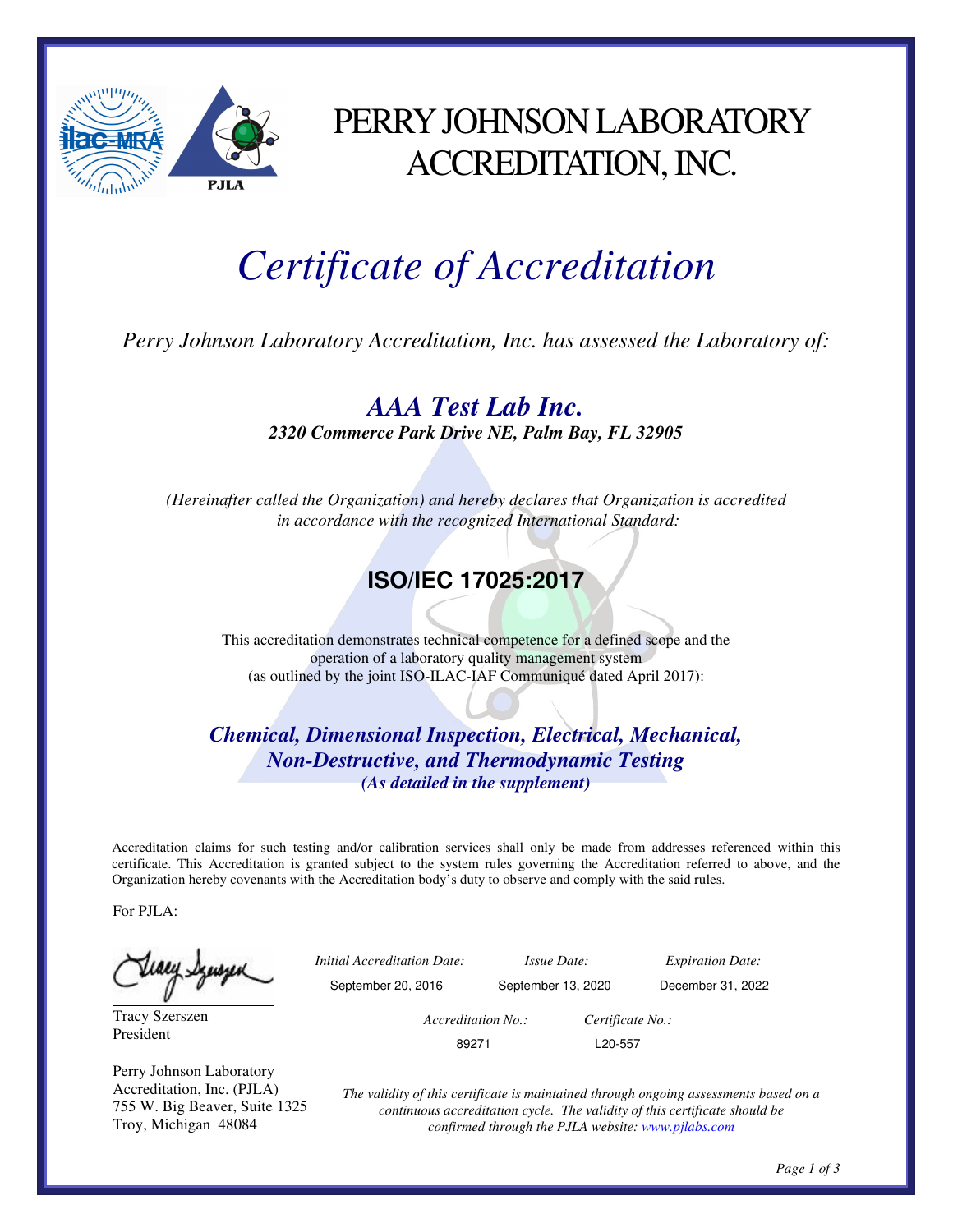

*Certificate of Accreditation: Supplement* 

### **AAA Test Lab Inc.**

2320 Commerce Park Drive NE, Palm Bay, FL 32905 Contact Name: Melissa Marmo Phone: 877-369-6547

*Accreditation is granted to the facility to perform the following testing:* 

| <b>FIELD</b><br><b>OF TEST</b> | <b>ITEMS, MATERIALS OR</b><br>PRODUCTS TESTED | <b>SPECIFIC TESTS OR</b><br><b>PROPERTIES</b><br><b>MEASURED</b> | SPECIFICATION,<br><b>STANDARD METHOD OR</b><br><b>TECHNIQUE USED</b> | <b>RANGE (WHERE</b><br><b>APPROPRIATE) AND</b><br>DETECTION LIMIT |
|--------------------------------|-----------------------------------------------|------------------------------------------------------------------|----------------------------------------------------------------------|-------------------------------------------------------------------|
| Chemical <sup>F</sup>          | Solvent Test for                              | Visual                                                           | AS6081-4.2.6.4.3                                                     | Visual Evaluation                                                 |
|                                | Remarking &                                   |                                                                  | $AS6171/2 - 5.3.3.1.1$                                               |                                                                   |
|                                | Resurfacing                                   |                                                                  | thru 5.3.4.5                                                         |                                                                   |
| Dimensional                    | Inspection                                    | Electronic                                                       | AS6081-4.2.6.4.2.1                                                   | N/A                                                               |
| Inspection <sup>F</sup>        | External/Visual                               | Components                                                       | AS6081-4.2.6.4.2.2                                                   |                                                                   |
|                                | Inspection                                    |                                                                  | $AS6171/2 - 5.3.5$                                                   |                                                                   |
|                                | (Optically Examined                           |                                                                  | Microscope video                                                     |                                                                   |
|                                | at Magnification and                          |                                                                  | magnification                                                        |                                                                   |
|                                | Lighting Sufficient to                        |                                                                  |                                                                      |                                                                   |
|                                | Detect the Particular                         |                                                                  |                                                                      |                                                                   |
|                                | Feature being                                 |                                                                  |                                                                      |                                                                   |
|                                | Examined)                                     |                                                                  |                                                                      |                                                                   |
|                                | Package Size                                  | Electronic                                                       | Calipers                                                             | $0.005$ in to 6 in                                                |
|                                |                                               | Components                                                       | AS 6081 MIL-STD-                                                     | $(0.2 \text{ mm to } 150 \text{ mm})$                             |
|                                |                                               |                                                                  | 750<br>Micrometers                                                   | $0.00005$ in to 1 in                                              |
|                                |                                               |                                                                  | AS 6081 MIL-STD-                                                     | $(0.001$ mm to $25$                                               |
|                                |                                               |                                                                  | 750                                                                  | mm)                                                               |
| Electrical <sup>F</sup>        | Propagation Delay,                            | Logic Voltage Level                                              | <b>KEYSIGHT</b>                                                      | $-5$ V to 5 V                                                     |
|                                | Memory Read/Write                             |                                                                  | Logic Analyzer                                                       |                                                                   |
|                                | Speed, Timing                                 |                                                                  |                                                                      |                                                                   |
|                                |                                               | Sample Clock                                                     |                                                                      | $500$ ps to $1$ ms                                                |
|                                | <b>Bandwidth and Rise</b>                     | Amplitude                                                        | <b>KEYSIGHT</b><br><b>Digital Oscilloscope</b>                       | 1 mV to 10 V                                                      |
|                                | Time Analog and<br>Digital                    | <b>Band Width</b>                                                |                                                                      | DC to 200 MHz                                                     |
|                                |                                               | <b>Rise Time</b>                                                 |                                                                      | $20$ ns                                                           |
|                                | <b>Electrical Testing</b>                     | <b>Electrical Testing</b>                                        | AS6171/7 - 4.2                                                       | N/A                                                               |
|                                |                                               |                                                                  | <b>Electrical Testing</b>                                            |                                                                   |
|                                |                                               |                                                                  | Requirements                                                         |                                                                   |
|                                | Battery, Electrical                           | DC In-Circuit                                                    | <b>Multimeter Keithley</b>                                           | 100 $\mu$ A to 12 A DC                                            |
|                                | Components, and                               | Current                                                          | 2001                                                                 |                                                                   |
|                                | Semiconductors                                | Measure AC                                                       |                                                                      | 1 nA to 1 A AC                                                    |
|                                |                                               | Current                                                          |                                                                      | 20 Hz to 50 KHz                                                   |
|                                |                                               | Measure AC Volts                                                 |                                                                      | $1 \mu V$ to 700 VAC                                              |
|                                |                                               | RMS Average &<br>Peak                                            |                                                                      | 1 Hz to 100 KHz                                                   |
|                                |                                               | Measure DC                                                       |                                                                      |                                                                   |
|                                |                                               | Current                                                          |                                                                      | 100 pA to 2 A DC                                                  |
|                                |                                               | Measure DC Volts                                                 |                                                                      | 50 nV to 1 000 VDC                                                |
|                                |                                               | Measure DC Volts                                                 |                                                                      | $2 \text{ mV}$ to $200 \text{ V}$                                 |
|                                |                                               | Peak Spikes + or -                                               |                                                                      | DC to 1 MHz                                                       |
|                                | Frequency Counter                             | Frequency                                                        |                                                                      | 1 Hz to 15 MHz                                                    |
|                                |                                               | Period Measurement                                               |                                                                      | $67$ ns to 1 s                                                    |
|                                | Two-Wire and Four-                            | Resistance                                                       |                                                                      | 10 μ $Ω$ to 1 $GΩ$                                                |
|                                | Wire Ohms                                     | Measurements                                                     |                                                                      |                                                                   |

*Issue: 09/2020 This supplement is in conjunction with certificate #L20-557 Page 2 of 3*